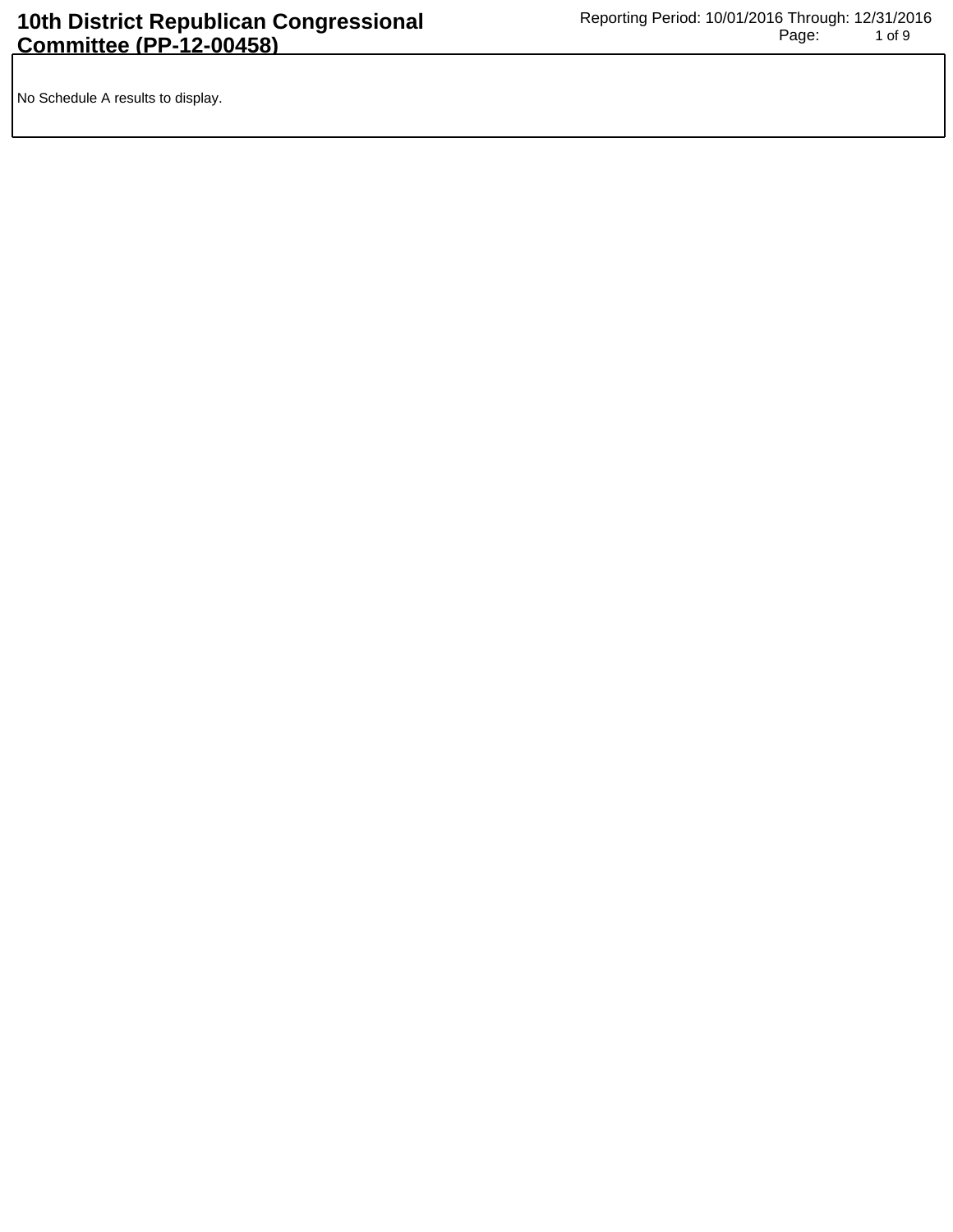No Schedule B results to display.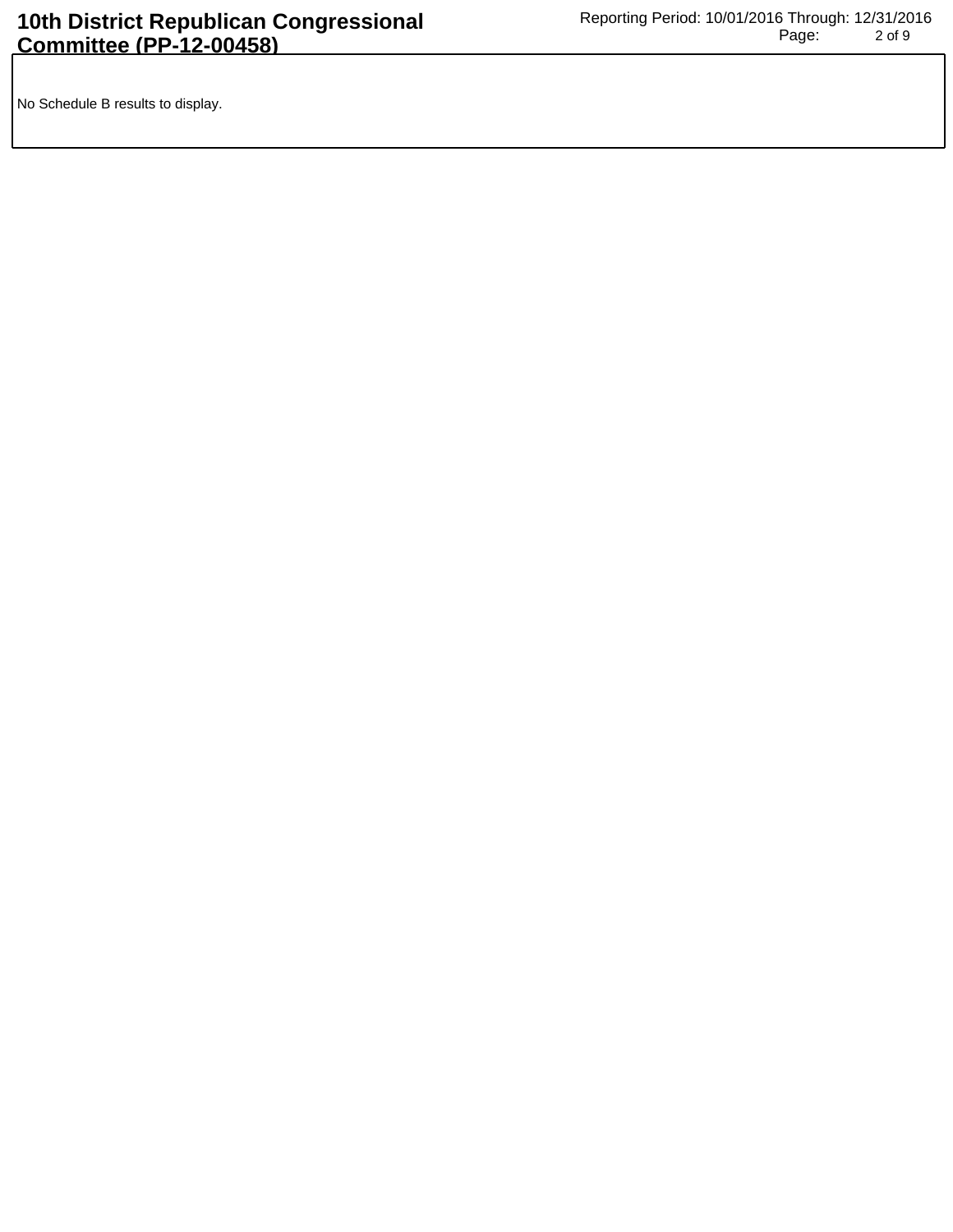No Schedule C results to display.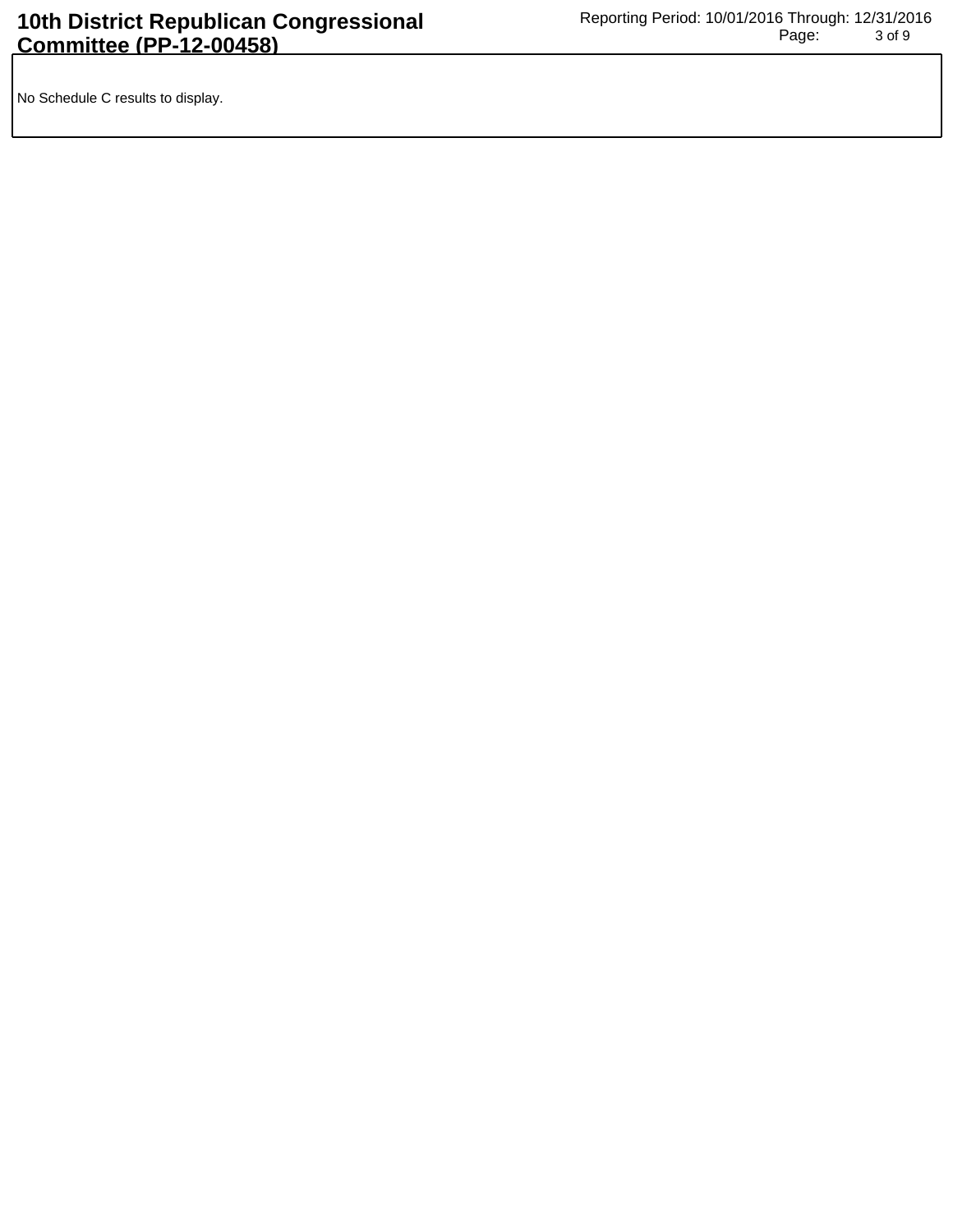## **10th District Republican Congressional Committee (PP-12-00458)**

| Schedule D: Expenditures<br>Person or Company Paid and Address                  | Item or Service      | Name of<br>Person<br>Authorizing<br>Expenditure | Date of<br>Expenditure | Amount<br>Paid |
|---------------------------------------------------------------------------------|----------------------|-------------------------------------------------|------------------------|----------------|
| Campaigner by Protus<br>2 Gurdwara Road, 3rd Floor<br>Ottowa, Canada, N/A 00000 | Email service        | Croft,<br>George                                | 10/24/2016             | \$55.00        |
| Campaigner by Protus<br>2 Gurdwara Road, 3rd Floor<br>Ottowa, Canada, N/A 00000 | Email service        | Croft,<br>George                                | 11/25/2016             | \$55.00        |
| Campaigner by Protus<br>2 Gurdwara Road, 3rd Floor<br>Ottowa, Canada, N/A 00000 | <b>Email Service</b> | Croft,<br>George                                | 12/27/2016             | \$55.00        |
| <b>Total This Period</b>                                                        |                      |                                                 | \$165.00               |                |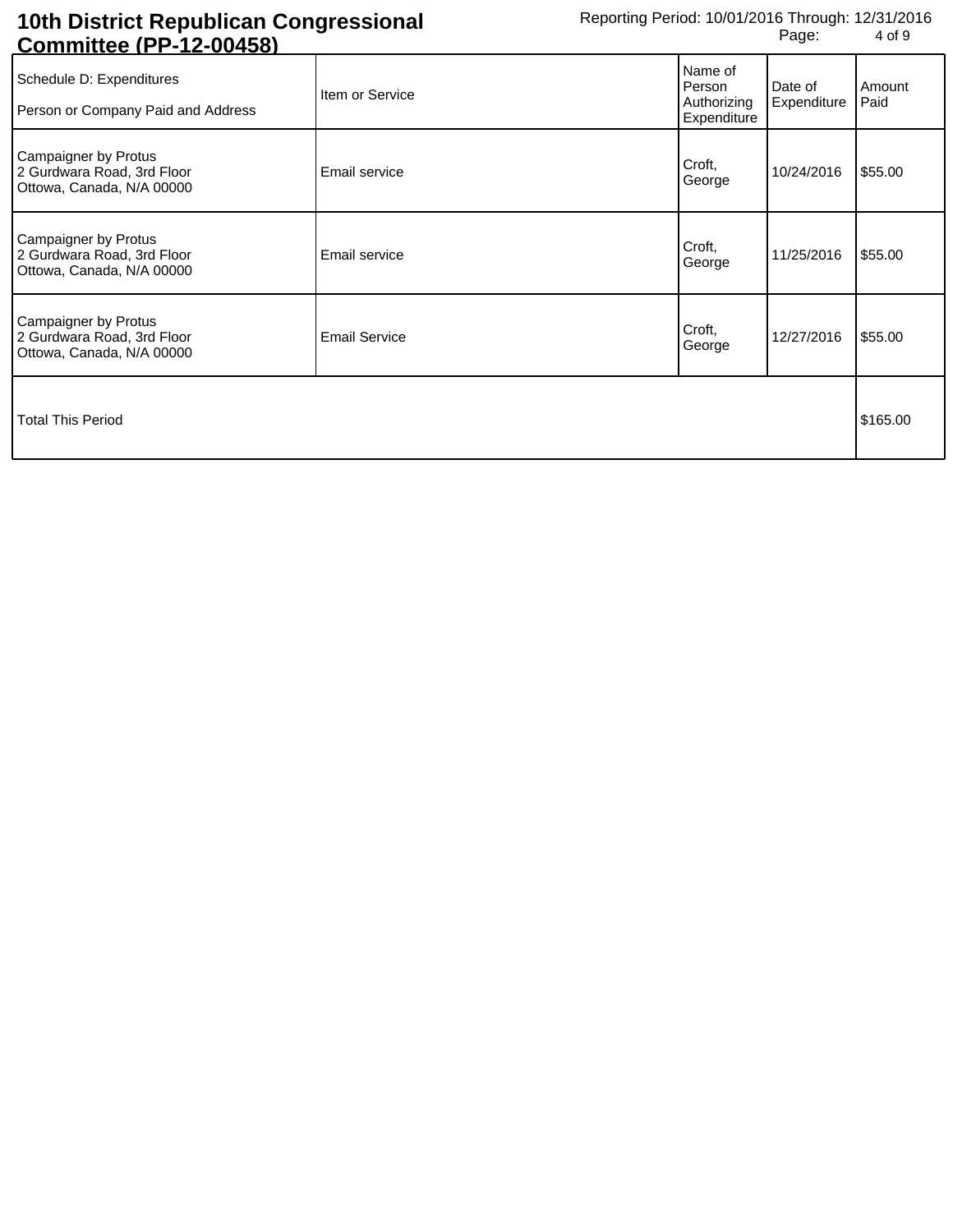| No Schedule E-1 results to display. |  |
|-------------------------------------|--|
|                                     |  |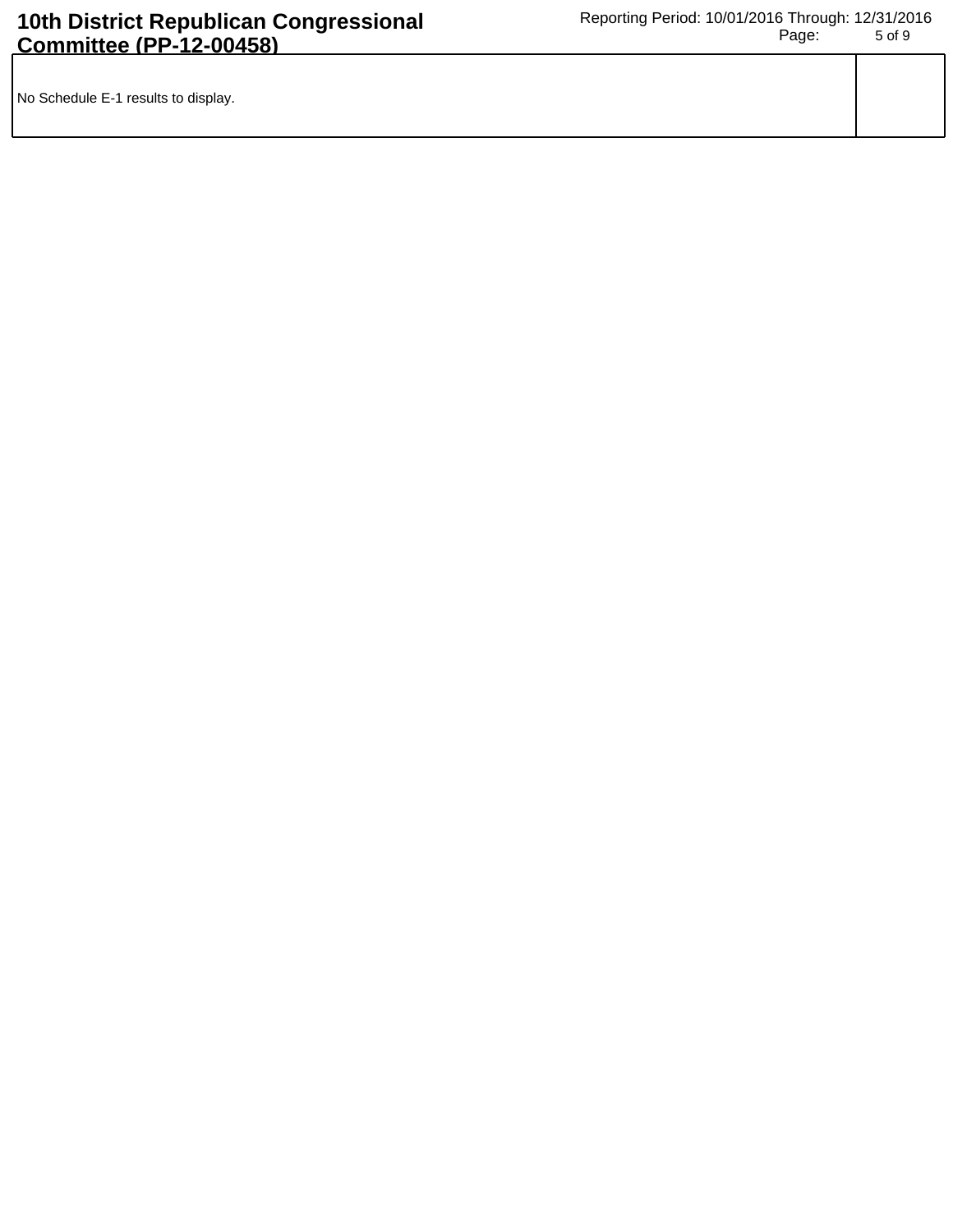| No Schedule E-2 results to display. |  |
|-------------------------------------|--|
|                                     |  |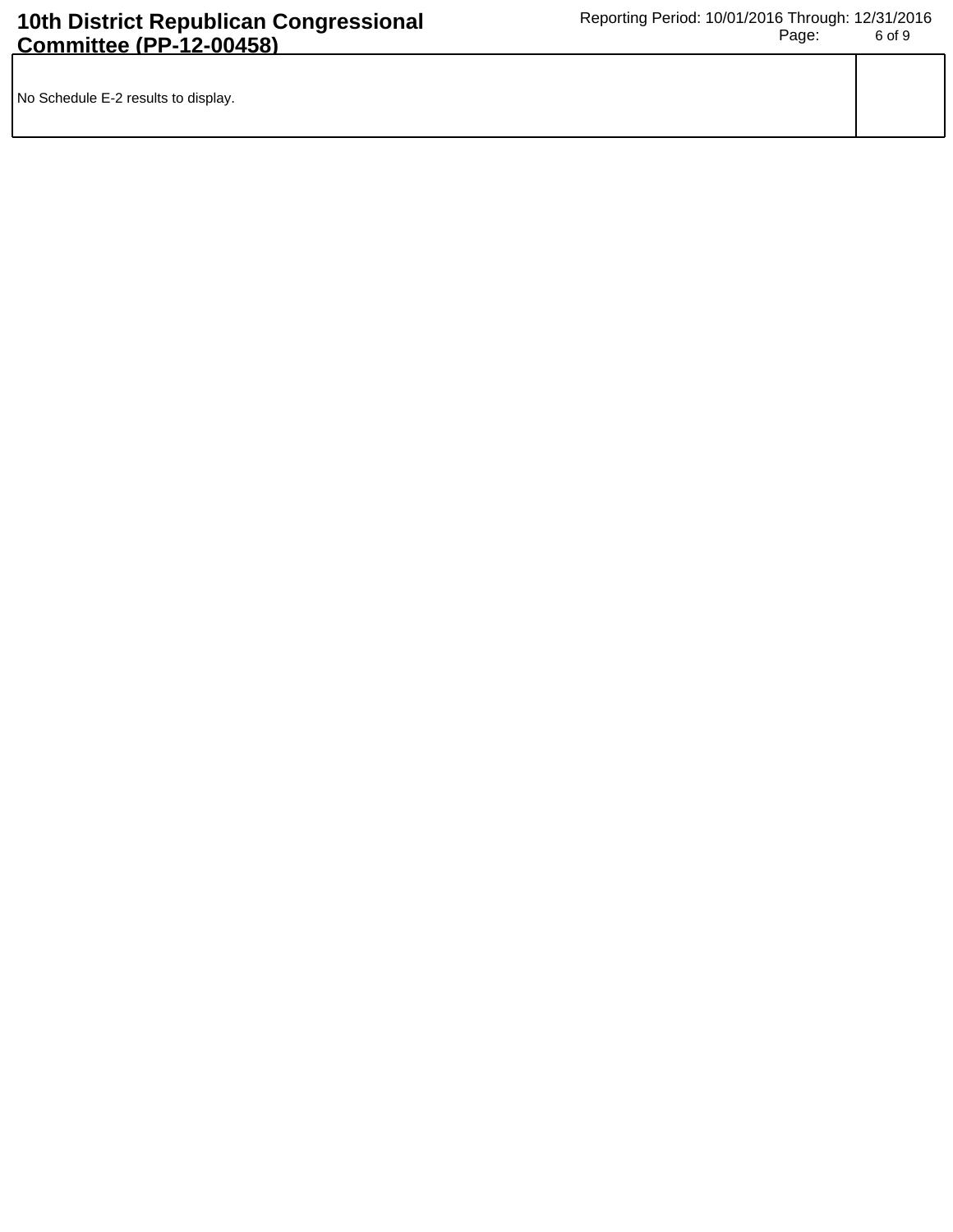No Schedule F results to display.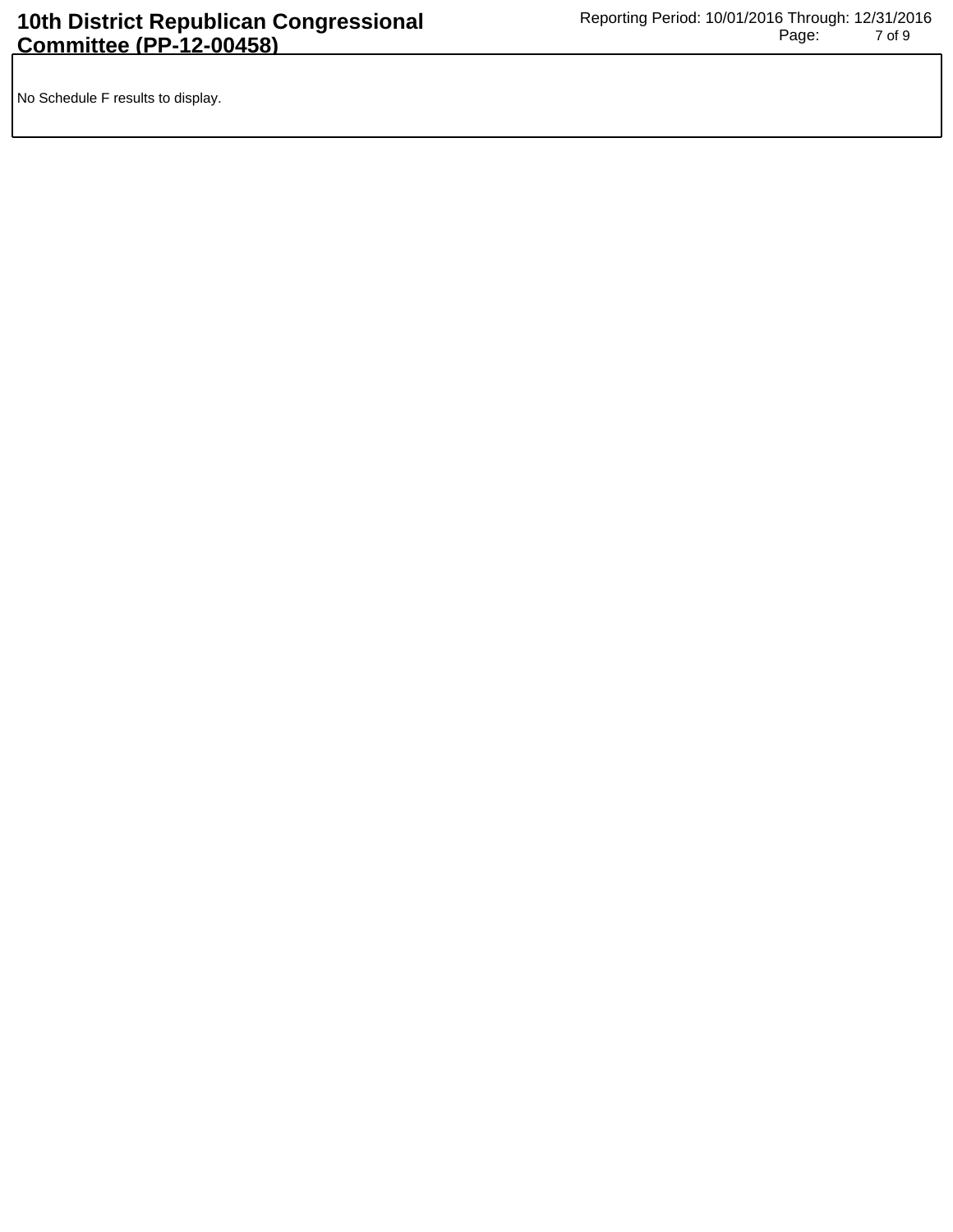## **10th District Republican Congressional Committee (PP-12-00458)**

| <u> Johnnittov († † † 2010)</u><br><b>Schedule G: Statement of Funds</b> | Number of<br><b>Contributions</b> | <b>Amount</b> |          |
|--------------------------------------------------------------------------|-----------------------------------|---------------|----------|
| <b>Contributions Received This Period</b>                                |                                   |               |          |
| 1. Schedule A [Over \$100]                                               | $\Omega$                          | \$0.00        |          |
| 2. Schedule B [Over \$100]                                               | 0                                 | \$0.00        |          |
| 3. Un-itemized Cash Contributions [\$100 or less]                        | 0                                 | \$0.00        |          |
| 4. Un-itemized In-Kind Contributions [\$100 or less]                     | 0                                 | \$0.00        |          |
| 5. Total                                                                 | 0                                 |               | \$0.00   |
| <b>Bank Interest, Refunded Expenditures and Rebates</b>                  |                                   |               |          |
| 6. Schedule C [also enter on Line 17b on Schedule H]                     |                                   |               | \$0.00   |
| <b>Expenditures Made This Period</b>                                     |                                   |               |          |
| 7. Schedule B [From line 2 Above]                                        |                                   | \$0.00        |          |
| 8. Un-itemized In-Kind contributions [From line 4 Above]                 |                                   | \$0.00        |          |
| 9. Schedule D [Expenditures]                                             |                                   | \$165.00      |          |
| 10. Total [add lines 7, 8 and 9]                                         |                                   |               | \$165.00 |
| <b>Reconciliation of Loan Account</b>                                    |                                   |               |          |
| 11. Beginning loan balance [from line 15 of last report]                 |                                   | \$0.00        |          |
| 12. Loans received this period [from Schedule E-Part 1]                  |                                   | \$0.00        |          |
| 13. Subtotal                                                             |                                   |               | \$0.00   |
| 14. Subtract: Loans repaid this period [from Schedule E-Part2]           |                                   | \$0.00        |          |
| 15. Ending loan balance                                                  |                                   |               | \$0.00   |